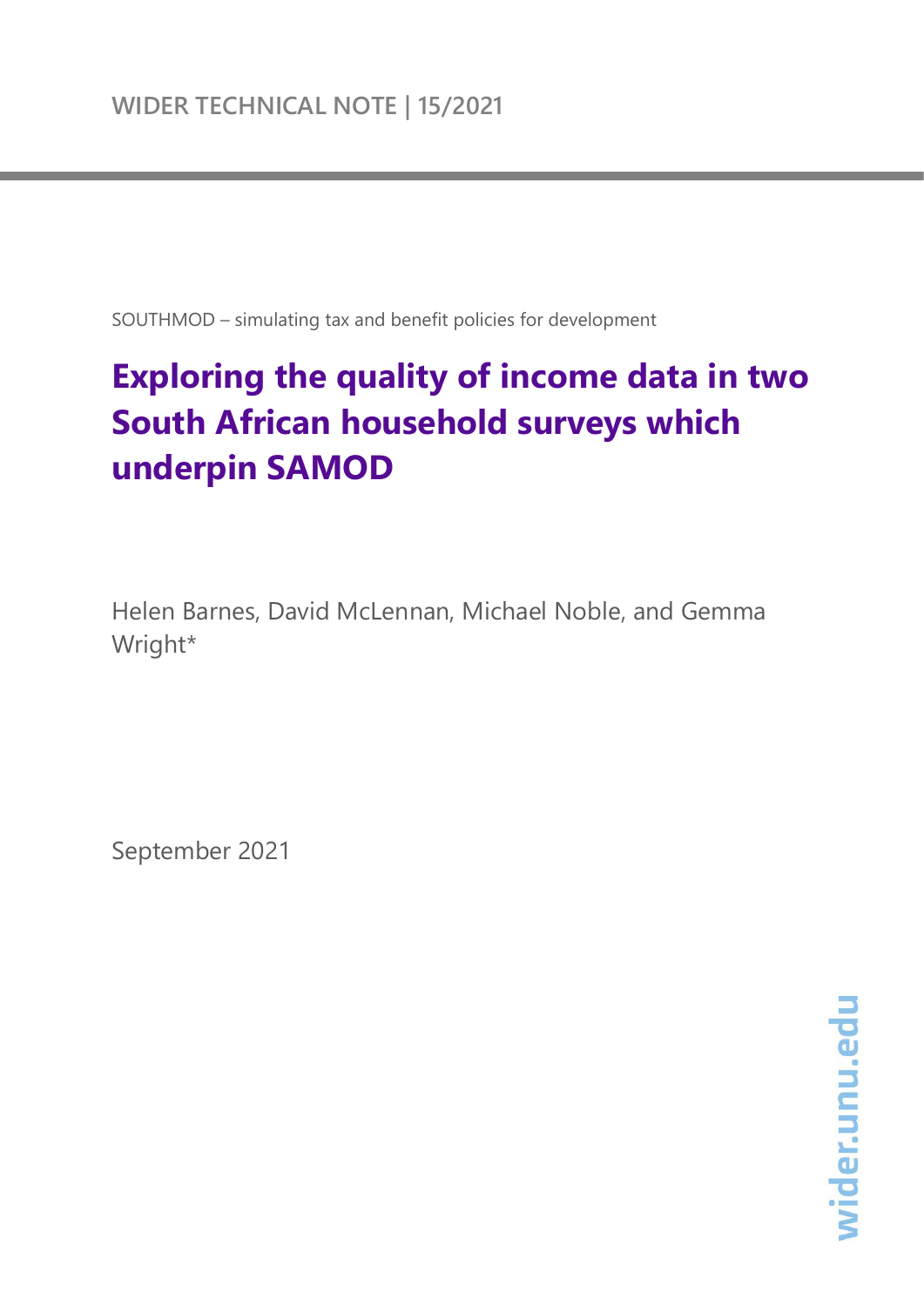**Abstract:** This note has set out several data processes that have been undertaken using the income data in dataset(s) that underpin SAMOD. Section 1 describes various data-cleaning steps that were undertaken when preparing the LCS 2014/15 as an underpinning dataset for SAMOD. Part 2 elaborates on the process of comparing simulated estimates of PIT between two different datasets and with administrative data sources. Part 3 describes a method for introducing artificial missing data in order to explore multiple imputation techniques for missing or implausible income data. The processes of data-cleaning, imputation, and validation are necessary steps for assessing and strengthening tax-benefit microsimulation models. These are themselves iterative processes, with specific issues identifiable in different country contexts and for different datasets for the same country.

**Key words:** tax-benefit microsimulation, income distribution, South Africa, Tanzania, Zambia

#### **JEL classification:** C63, C81, D31, H24

**Acknowledgements:** This note has been prepared within the former UNU-WIDER project SOUTHMOD – [simulating tax and benefit policies for development.](https://www.wider.unu.edu/node/12384)

#### **Related publications:**

- WIDER Working Paper 2018/173: <https://doi.org/10.35188/UNU-WIDER/2018/615-9>
- WIDER Working Paper 2021/134: <https://doi.org/10.35188/UNU-WIDER/2021/074-0>

\* Southern African Social Policy Research Insights (registered in the UK); corresponding author: [gemma.wright@saspri.org](mailto:gemma.wright@saspri.org)

This note is published within the UNU-WIDER project SOUTHMOD – simulating tax and benefit policies for development [Phase 2,](https://www.wider.unu.edu/node/236949) which is part of th[e Domestic Revenue Mobilization](https://www.wider.unu.edu/node/237587) programme. The programme is financed through specific contributions by the Norwegian Agency for Development Cooperation (Norad).

Copyright © UNU-WIDER 2021

UNU-WIDER employs a fair use policy for reasonable reproduction of UNU-WIDER copyrighted content—such as the reproduction of a table or a figure, and/or text not exceeding 400 words—with due acknowledgement of the original source, without requiring explicit permission from the copyright holder.

Information and requests: publications@wider.unu.edu

<https://doi.org/10.35188/UNU-WIDER/WTN/2021-15>

#### **United Nations University World Institute for Development Economics Research**



Katajanokanlaituri 6 B, 00160 Helsinki, Finland

The United Nations University World Institute for Development Economics Research provides economic analysis and policy advice with the aim of promoting sustainable and equitable development. The Institute began operations in 1985 in Helsinki, Finland, as the first research and training centre of the United Nations University. Today it is a unique blend of think tank, research institute, and UN agency—providing a range of services from policy advice to governments as well as freely available original research.

The Institute is funded through income from an endowment fund with additional contributions to its work programme from Finland, Sweden, and the United Kingdom as well as earmarked contributions for specific projects from a variety of donors.

The views expressed in this paper are those of the author(s), and do not necessarily reflect the views of the Institute or the United Nations University, nor the programme/project donors.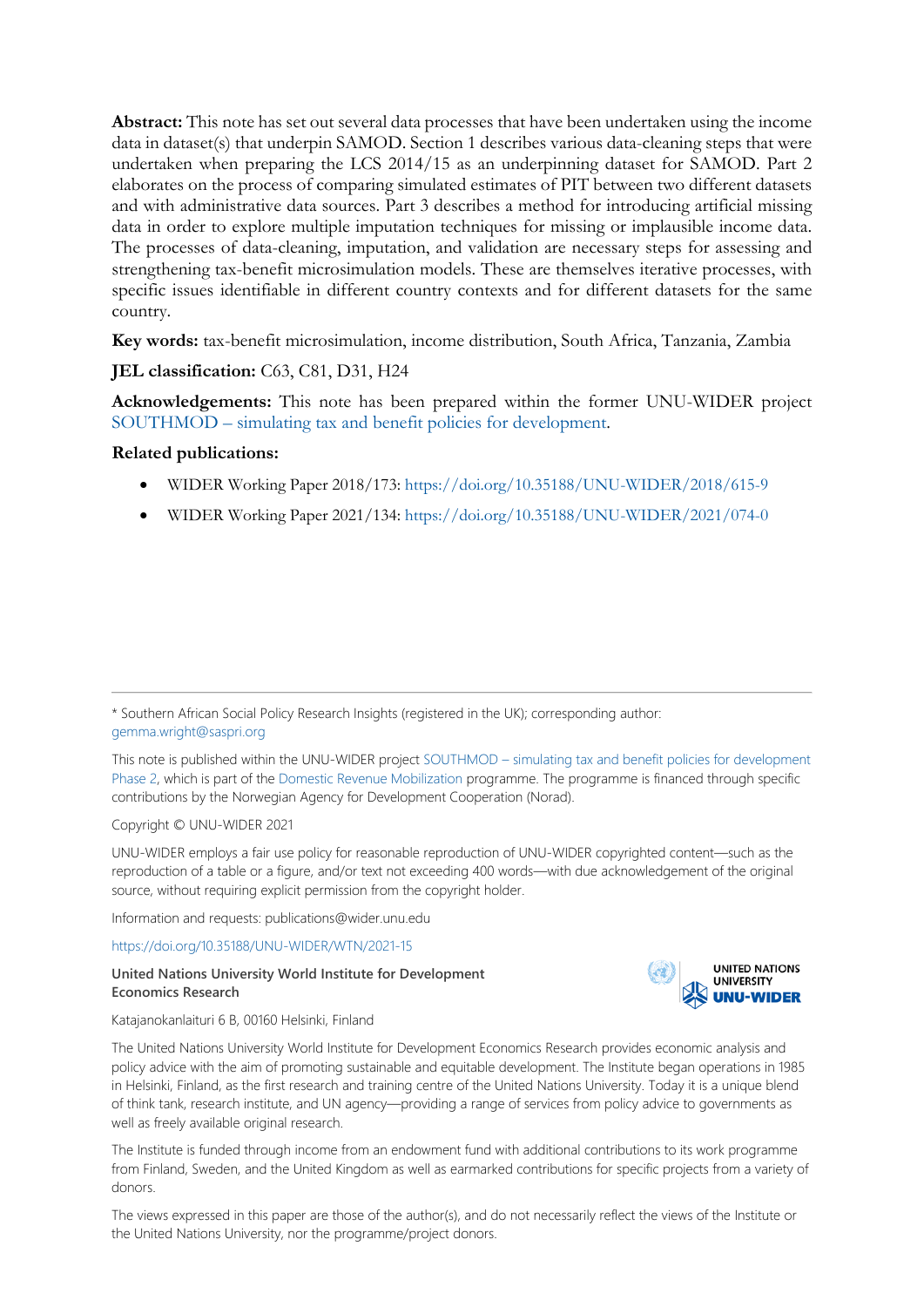# **1 Introduction**

This technical note provides additional information to complement two working papers that use SAMOD, a tax-benefit microsimulation model for South Africa.<sup>[1](#page-2-0)</sup> The first paper focuses on the quality of the income data in SAMOD's underpinning datasets for the purpose of simulating personal income tax (PIT) (Wright et al. 2018). The second working paper explores the quality of income data in household surveys from Tanzania and Zambia and applies one of the income imputation techniques to a South African dataset (McLennan et al. 2021).

SAMOD has been underpinned by several different household surveys over the past decade, including earlier versions of the National Income Dynamics Study (NIDS) and the Living Conditions Survey (LCS) 2008/09 (e.g. Wright et al. 2016). At the time of writing, the version of SAMOD (Version 6.6) was underpinned by NIDS Wave 4 Version 1.1 (SALDRU 2014) and the LCS 2014/15 (Stats SA 2017).

This technical note has three sections. In Section 1, information is provided about the preparation of the LCS 2014/15 as an underpinning dataset for SAMOD, including data cleaning and imputations. Section 2 provides additional information about the process of comparing simulated PIT generated using recent versions of NIDS and the LCS, and with administrative data on PIT (to be read alongside Wright et al. 2018). In Section 3, details are provided about the process of generating artificially missing income data in NIDS in order to test one of the multiple imputation methods that had been applied to missing and implausible income data in household surveys from Tanzania and Zambia (supplementing McLennan et al. 2021).

# **2 Preparing the LCS 2014/15 as an underpinning dataset for SAMOD: data cleaning and imputations**

This section summarizes the imputations/adjustments that were undertaken on the LCS 2014/15 dataset. The assessment of market income data is reported in the main working paper (Wright et al. 2018).

**Grant outliers:** The LCS uses COICOP codes for income and expenditure. COICOP values for reported income from old-age grants and disability grants that were too low were set to the minimum value (ZAR100) in the variables *boa* and *bdi*, respectively. There were a small number of cases where the value for disability grant was above the maximum grant amount (ZAR1,410 in April 2015). These were capped at ZAR1,480.5 (ZAR1,410 x 1.05). Similarly, there were a small number of cases where the value for old-age grant was above the maximum grant amount (ZAR1,410 in April 2015 for under 75s and ZAR1,430 for 75 and over). These were capped at ZAR1,480.50 (ZAR1,410 x 1.05) and ZAR1,501.50 (ZAR1,430 x 1.05), respectively.

**Unemployment Insurance Fund (UIF) contributor:** In terms of creating a flag for UIF contributors (*lfc*), the COICOP codes for UIF are only reported at household level, so it was not possible to know who made the contributions. As a proxy, all people in employment in the

<span id="page-2-0"></span><sup>&</sup>lt;sup>1</sup> This note was already made available in March 2020. It is now formally published within the WIDER Technical Note series, as of September 2021.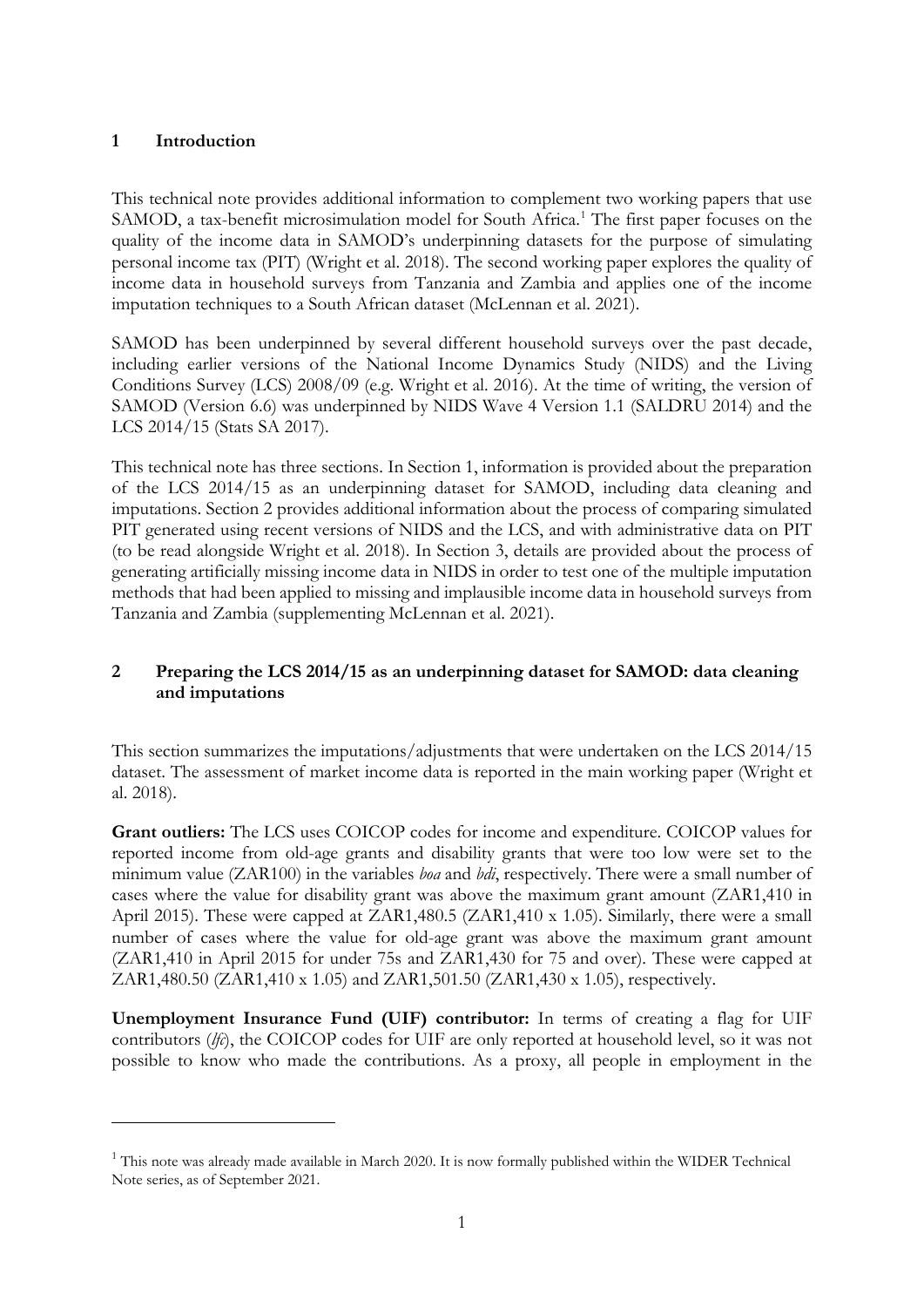household were flagged as UIF contributors, and a flag was assigned to the head of household (HH) in cases where there was not anyone in employment but a COICOP amount was recorded.

**Expenditure:** Various expenditure variables were assigned to the HH where only a householdlevel amount was provided: income tax (*tin*), non-taxable income (*ynt*), and other income (*yot*). Some expenditures were assigned proportionally to all earners (*xishl*—own expenditure on medical insurance; *xhl*—expenditure on health care; *xpp*—pension contributions) or to all employees (*xishler*—employer contribution to medical insurance). Pension contributions (*xpp*) were also capped at 50 per cent of own earnings. Lump sums were assigned to the oldest head under 65 and, if none, then the oldest other person under 65, on the assumption that older heads of household either would not be in employment or would have retired a long time ago.

**Expenditure relating to value-added tax (VAT):** All expenditure relating to VAT was assigned to the HH. Additionally, VAT was removed from standard-rated items to enable the simulation of VAT on the model.

**Spouse ID (idpartner):** In situations when the spouse ID was not recorded for an individual but the relationship to HH variable for that individual was recorded as husband/wife/partner of head, the ID number of the HH was assigned to the spouse ID variable for that individual. In addition, the husband/wife/partner's ID was assigned to the spouse ID variable (if not recorded) for heads of household.

**Mother, father, and parent ID (idmother, idfather, and idparent):** An idmother variable was created using, first, the biological mother ID variable (Q115MOTHNO). However, 9,972 children did not have an ID number for their biological mother in Q115MOTHNO. Some of these were the son/daughter/stepchild/adopted child of the head according to Q16RELATION. These children were therefore given the ID number of the HH, where the head was female (210 additional children). In total there were 9,762 under 18s without an idmother, of which 7,313 had a mother who is alive but not living in the household.

A similar process was followed for idfather, using the biological father ID variable (Q112FATHNO) in the first instance and then giving the ID number of the HH, where the head was male (458 additional children). In total there were 22,946 under 18s without a father ID, of which 17,658 had a father who is alive but not living in the household.

To create idparent, which is used in the model for identifying primary caregivers, idmother was prioritized, and if there was not an idmother, then idfather was used. There were 8,576 under 18s in total who had neither a mother nor father ID; these 'loose children' had to be assigned a primary caregiver. Where the child was the grandchild/great-grandchild of the head (according to Q16RELATION), the ID number of HH was used for idparent. This accounted for 6,369 of the loose children. For the remaining children, the ID number of the oldest person in the household was used for idparent, provided the oldest person was not the child themselves.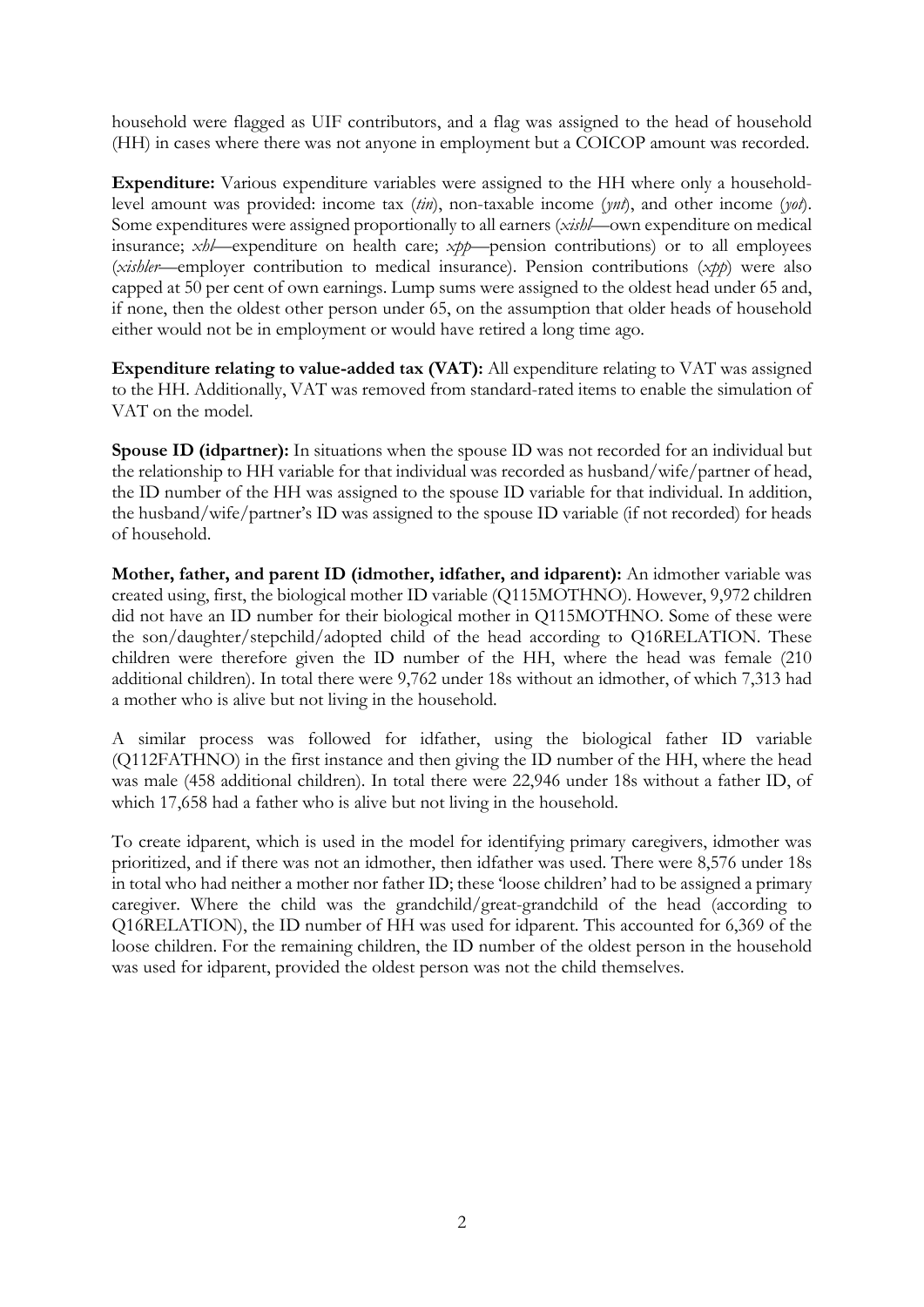## **3 Simulating personal income tax using two surveys that underpin SAMOD and comparing results with administrative data**

As mentioned above, SAMOD is currently underpinned by two recent datasets: NIDS Wave 4 Version 1.1, and the LCS 2014/15. This has enabled PIT estimates to be generated for tax year 2015/16 and compared to administrative sources from both the South African Revenue Service (SARS) and the National Treasury. The results of this exercise were used to examine the quality of the income data in both datasets. This enabled conclusions to be drawn as regards both the unit missing and item missing/item implausible data and the role that administrative data might play in enhancing the quality of survey data for the purposes of tax-benefit microsimulation. The working paper (Wright et al. 2018) presents the main findings, but the concepts and techniques used are elaborated in this technical note.

## *Accrual and cash flow*

A key challenge when comparing PIT estimates is to ensure that the simulated data is comparable to the administrative data. SAMOD generates estimates of the amount of PIT due for a particular tax year, given the incomes of individuals for that year. That is, the model generates estimates of liability for tax on the current year basis. In accountancy terms this is known as an 'accrual' basis —the requirement to pay tax is calculated, but no consideration is taken into account as to when the tax will actually be due to be paid (for example, the actual due date of the tax may be the following year). Similarly, on an accrual basis, any arrears of tax that had been due in previous years are not taken into account.

In contrast, it is an important requirement for SARS and the National Treasury to be able to plan for the funding of key services, etc., and therefore to estimate the amount of income from PIT that will be received in practice in a particular year. This is good business practice and is often referred to in accountancy terms as a 'cash flow' basis. Accordingly, administrative data is typically presented on a cash flow basis. This will mean that, for example, arrears of PIT and fines will be included in the estimates, as will any refunds of tax due. The estimates will not include tax liabilities for the current year which are not due until subsequent years. Also, the estimates may allow for a certain degree of non-punctual payment. The consequences of a cash flow basis of reporting are particularly relevant for income that is not taxed via Pay As You Earn (PAYE). For employment income that is taxed via PAYE, the accrued tax and collected tax should be (more or less) congruent.

## *Timepoint*

In terms of the timepoint, the analysis was undertaken for tax year 2015/16, as this was the nearest tax year to the date of the datasets and therefore least vulnerable to the vagaries of uprating.

#### *Taxable income groups*

Another issue when comparing simulated results with administrative data is that, generally, income taxes are not reported by income tax bands but rather by a range of so-called 'taxable income groups' for reporting purposes (e.g. National Treasury 2015). Using SAMOD, it is possible to harmonize information on taxes and taxpayers to match these taxable income groups for the purpose of comparing with published administrative data.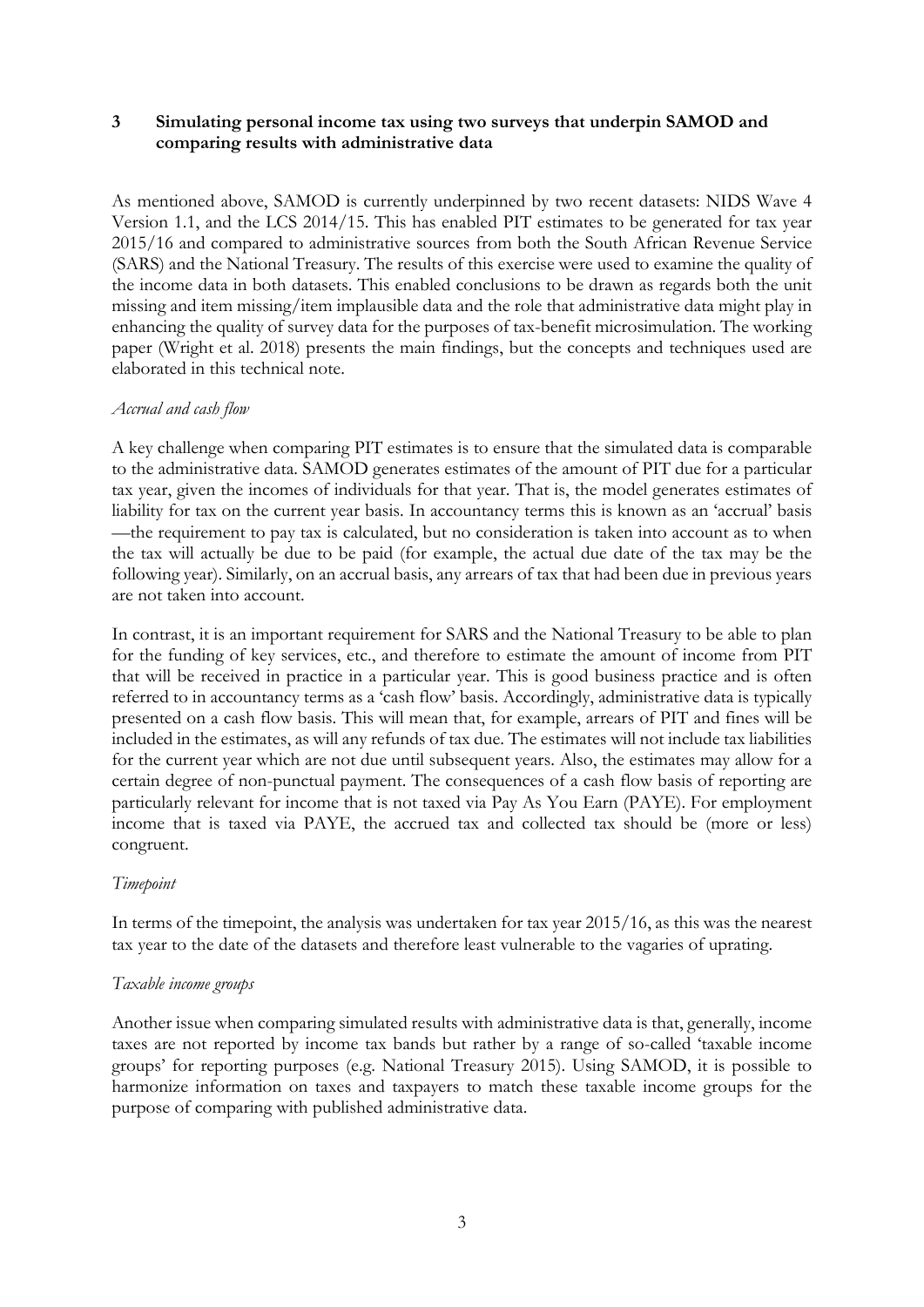Nine taxable income groups were constructed:

- 1) taxable income of ZAR0–70,000
- 2) taxable income of ZAR70,001–150,000
- 3) taxable income of ZAR150,001–250,000
- 4) taxable income of ZAR250,001–350,000
- 5) taxable income of ZAR350,001–500,000
- 6) taxable income of ZAR500,001–750,000
- 7) taxable income of ZAR750,001–1,000,000
- 8) taxable income of ZAR1,000,001–1,500,000
- 9) taxable income of ZAR1,500,001+

## **4 Using NIDS to test the imputation methods applied to income data in household surveys from Tanzania and Zambia**

In the working paper that explored the quality of income data in household surveys in Tanzania and Zambia (McLennan et al. 2021), a decision was made to test one of the imputation methods predictive mean matching (PMM)—on one of the datasets underpinning SAMOD. The rationale was that income data has been more routinely analysed in the South African surveys than in other developing countries in sub-Saharan Africa. In particular, income data in NIDS has been extensively tested by the local and international academic community. For this reason, the NIDS dataset was selected for testing.

The methodology adopted, as explicated in the working paper, was to select the variable to impute (in this case waged income, or *yemwg* in the EUROMOD terminology) and then create a new variable to which was assigned the natural log of *yemwg*. This new variable was named *L\_yemwg\_miss*. The next step was to generate a random number *(random)* for each case in the dataset that had a positive value for *L\_yemwg\_miss*. Deciles of the random numbers were created (*n\_random*). Ten versions of the dataset were generated: in each of the datasets a different ten per cent of *L\_yemwg\_miss* cases were set to missing, using the decile flag *n\_random*. So, for example, in dataset 1 *yemwg* was set to missing for decile 1 of *n\_random*.

The following syntax illustrates the process by which the ten datasets containing missing data were created:

```
/*******************************************************************/
/* set random 10% to missing on pay_LS and then create 10 datasets */<br>/* each with a different 10% of L vemwg miss set to missing */
/* each with a different 10% of L_yemwg_miss set to missing
/*******************************************************************/
set seed 123456789
gen random = runiform() if yemwg_miss != .
xtile n_random = random if yemwg_miss != . ,nq(10)forvalues x=1(1)10 {
preserve
replace L_yemwg_miss=. if n_random==`x'
gen miss_flag=0
replace miss_flag=1 if L_yemwg_miss==.
save "$work\Base File `x'.dta", replace
restore
}
```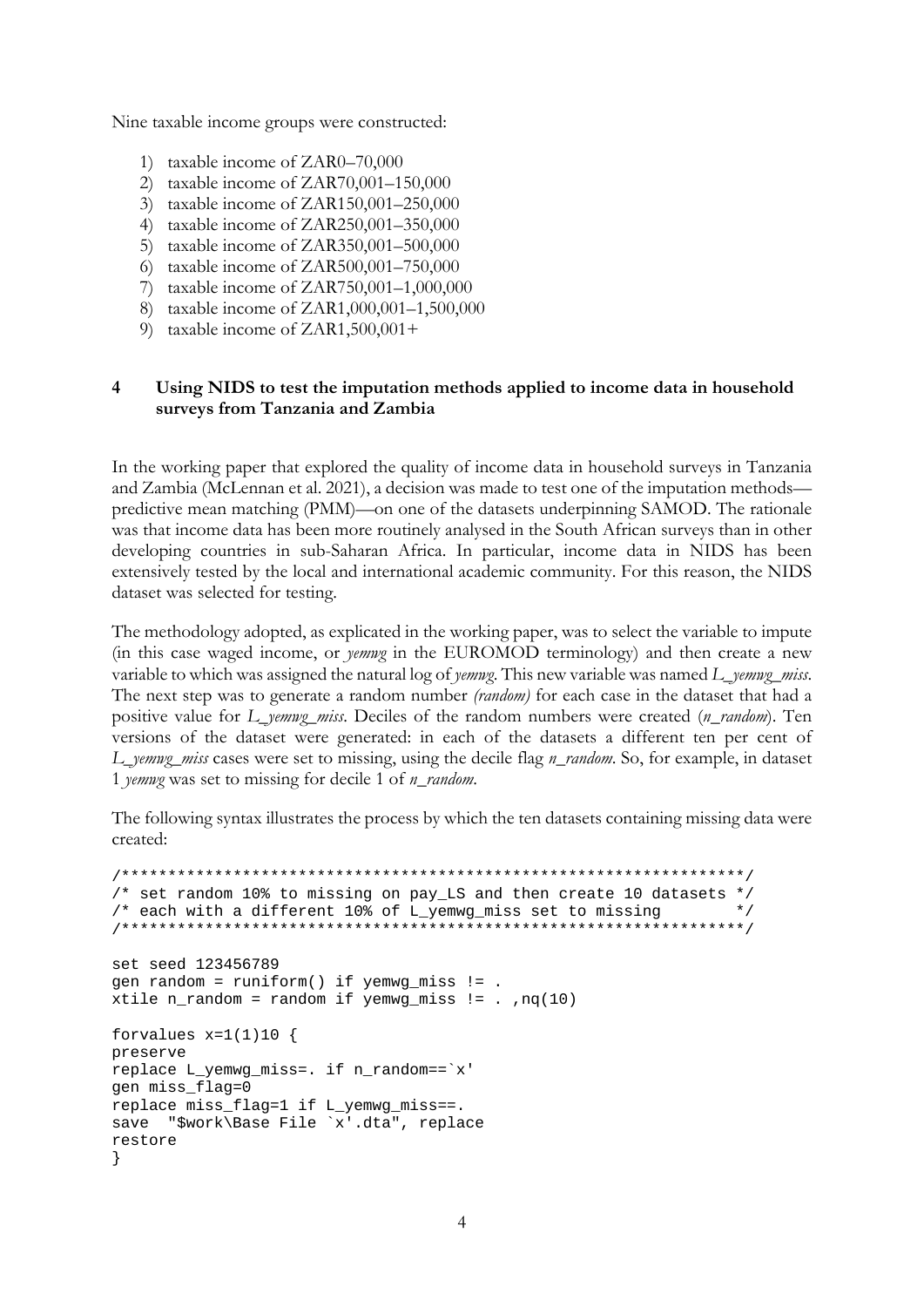Next, for each dataset the missing values for *yemwg* were imputed using PMM. The actual model underpinning the imputation was selected as a result of a model-fitting process. Moreover, the number of nearest neighbours (*knn*) selected was 3 rather than the 5 selected for Tanzania and Zambia. Again, this number was selected after sensitivity testing. The syntax is as follows:

```
forvalues x=1(1)10 {
use "$work\Base File `x'.dta", clear
mi set wide
mi register imputed L_yemwg_miss 
mi impute pmm L_yemwg_miss L_dag hh_eq_expenditure i.deh_i i.urban_rural<br>i.loc_i i.dgn_i i.deh_i i.drc b_overall_house_cond b_lighting_fuel
i.loc_i i.dgn_i i.deh_i i.drc b_overall_house_cond
b_heating_fuel b_toilet_type ///
b_water_source b_walls b_flooring [pweight = dwt], add(50) knn(3) 
rseed(1234) noisily 
keep if miss_flag==1
keep hhid pid *yemwg* n_random dwt
save "$work\Base imputed File `x'.dta", replace
}
```
Each of the ten imputed datasets that are saved in the syntax shown above contained only the ten per cent of cases that were imputed in that imputation. Each dataset contained the following variables: household identifier (*hhid*); the individual identifier (*pid*); the variable containing the decile number of the random numbers (*n\_random*); the weight (*dwt*); and finally, all variables containing \**yemwg\**. These comprised the original waged income *yemwg*, the variable for imputation (*L\_yemwg\_miss*), and also each of the 50 imputed values for the missing cases. These are generated in the form *\_m\_L\_yemwg\_miss*, where *m* is the number of the imputation ranging from 1 to 50.

Finally, the ten imputed datasets were appended, the anti-log was taken of each of the *\_m\_L\_yemwg\_miss* variables, and a mean imputed waged income variable was generated per case. The resultant file has all the cases where there is waged income and contains the original waged income as well as the wholly imputed waged income. This allows the original waged income and imputed waged income to be compared per case.

As reported in the working paper, scatters were created comparing original waged income with imputed waged income. A new underpinning dataset for SAMOD, containing wholly imputed waged income, was also created, and the model output was compared.

In addition, various diagnostics were performed. Figure 1 shows a kernel density plot for the first 20 imputations using the wholly imputed dataset.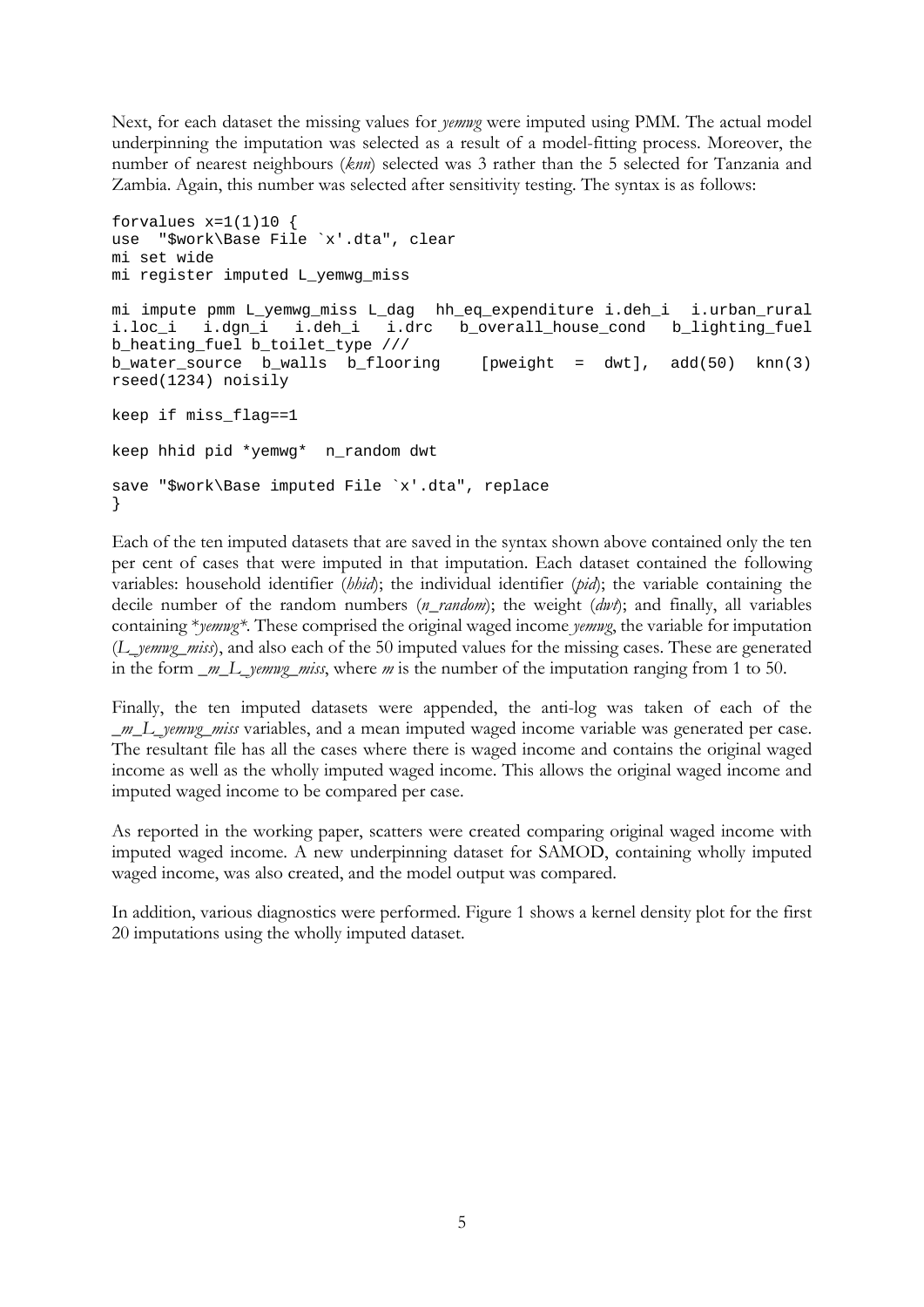



Source: authors' calculations using imputed monthly wage data generated using PMM, for NIDS Wave 4 Version 1.1.

Because of the long tail, it is difficult to examine the congruence of the 20 imputations. However, limiting the plot to cases where the imputed wages are less than ZAR20,000 per month illustrates the position more clearly (see Figure 2).



Figure 2: Kernel density plot of the first 20 imputations of monthly wages (truncated)

Source: authors' calculations using imputed monthly wage data generated using PMM, for NIDS Wave 4 Version 1.1.

If actual recorded wages are added in (again restricting to wages of less than ZAR20,000 per month), the following picture emerges (Figure 3).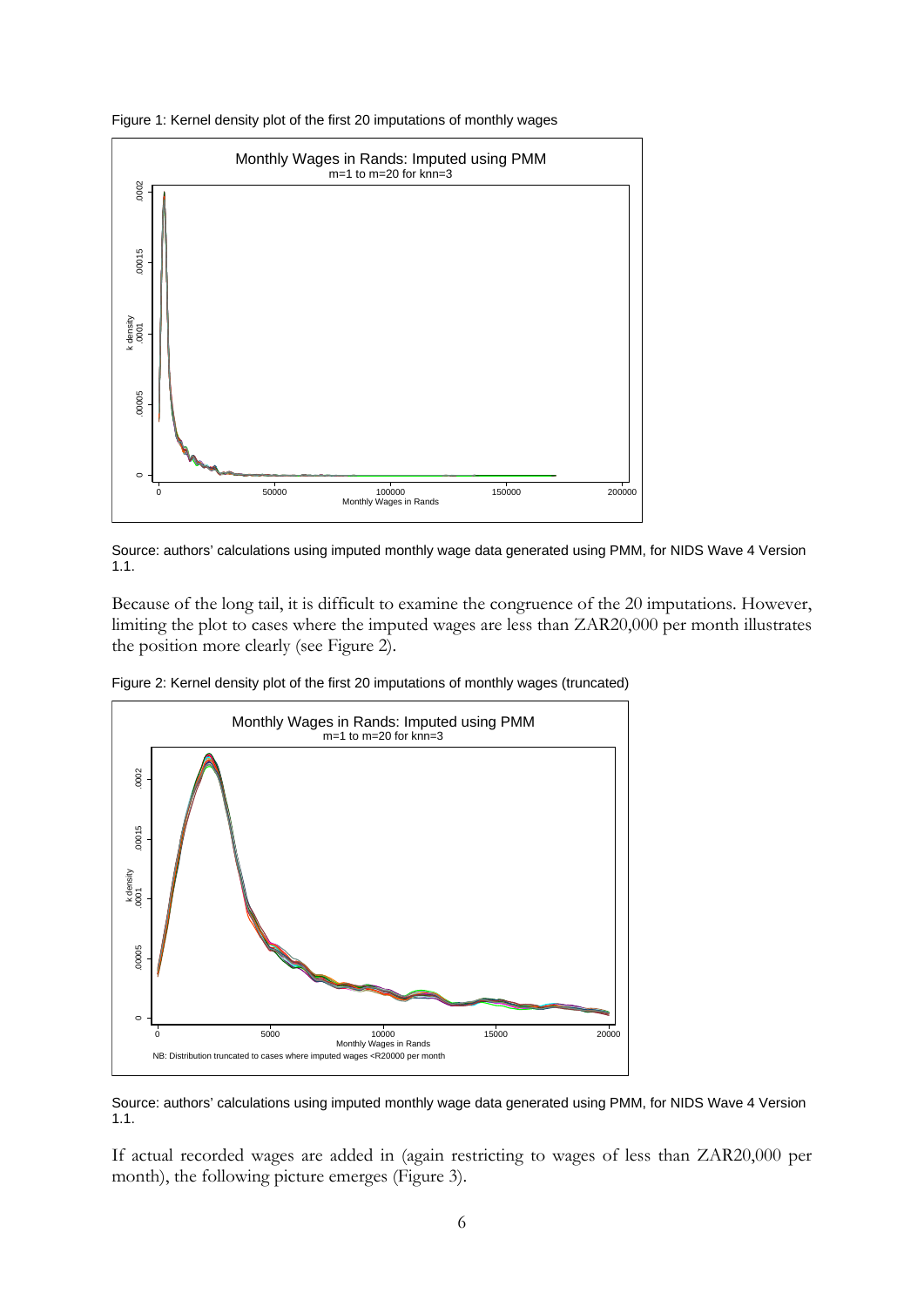

0 5000 5000 10000 10000 15000 20000 20000 Monthly Wages in Rands

NB: Distribution truncated to cases where imputed wages <R20000 per month

Figure 3: Kernel density plot of the first 20 imputations of monthly wages (truncated) and the original reported wage data

Source: authors' calculations using imputed monthly wage data generated using PMM, for NIDS Wave 4 Version 1.1.

Although it is not possible to distinguish the addition of the original wages, the figure does demonstrate how congruent the imputations are with the original dataset.

## **Summary**

This technical note has set out several data processes that have been undertaken using the income data in dataset(s) that underpin SAMOD. Part 1 describes various data-cleaning steps that were undertaken when preparing the LCS 2014/15 as an underpinning dataset for SAMOD. Part 2 elaborates on the process of comparing simulated estimates of PIT between two different datasets and with administrative data sources. Part 3 describes a method for introducing artificial missing data in order to explore multiple imputation techniques for missing or implausible income data.

The processes of data cleaning, imputation, and validation are necessary steps for assessing and strengthening tax-benefit microsimulation models. These are themselves iterative processes, with specific issues identifiable in different country contexts and for different datasets for the same country. Findings will be shared with the custodians of the survey datasets as well as the National Treasury and SARS with a view to exploring ways in which to strengthen the estimation of eligibility for taxes and benefits.